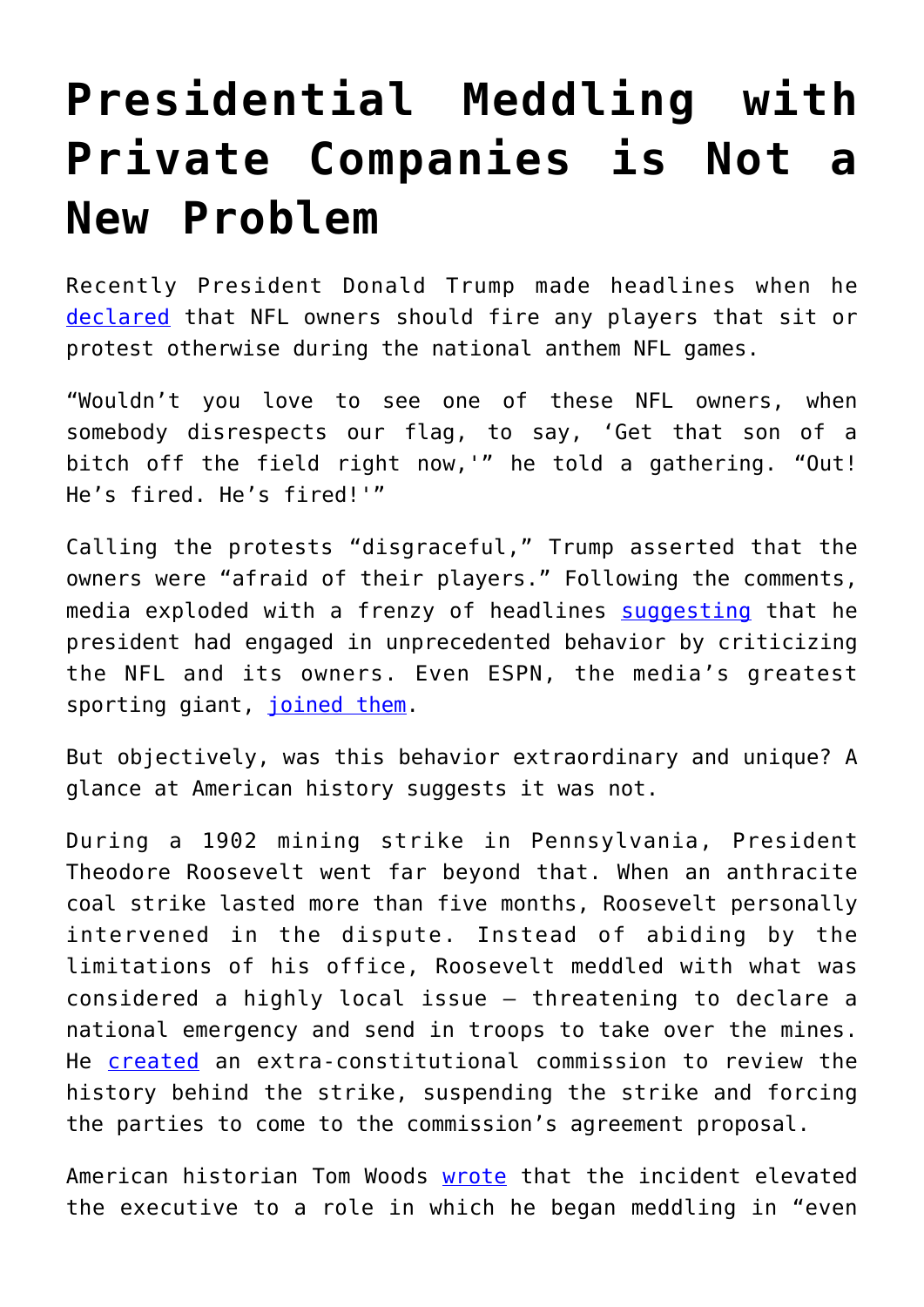the most trivial aspects of American affairs." By ordering the strike to come to an end, Roosevelt himself declared that he was "giving strength" to the executive office, and "was establishing a precedent of value." Even Roosevelt's Attorney General, Philander Knox, [warned the president](https://www.dol.gov/general/aboutdol/history/coalstrike) that the strike was not his concern and stressed that he had no right to intervene in the matter.

Surely, Roosevelt's forceful settlement of a mining strike on the whims of his own desires seems to indicate a far greater amount of power and control over private business than verbal criticism of a private entity, as with Trump and the NFL.

Although the zenith of the 1902 coal strike said much about a previous attempt to intervene in the doings of private companies, there are also examples that have occurred in the contemporary. Transpiring within the last decade, the auto crash of 2009 led to serious ramifications for presidential intervention in the automobile industry.

After the financial collapse of General Motors, President Obama requested and secured the resignation of Rick Wagoner, chairman and CEO of the company. With a far greater amount of authority than criticism, the president had essentially fired the head of one of the biggest companies in the United States.

After Wagoner's departure, the federal government became [deeply involved](https://mises.org/library/obama-government-motors-lets-rollhttps:/mises.org/library/obama-government-motors-lets-roll) in the company's operations, grabbed a huge financial stake in the company, and spearheaded efforts to restructure, reorganize, and otherwise control the automotive giant. The finalized restructuring plan provided the United States Treasury Department – under the president – with controlling interest in the company, amounting to nationalization.

A similar situation unfolded when it came to the collapse of Chrysler. In that case, Obama deemed the company's bondholders as "vultures" for maintaining their creditor rights and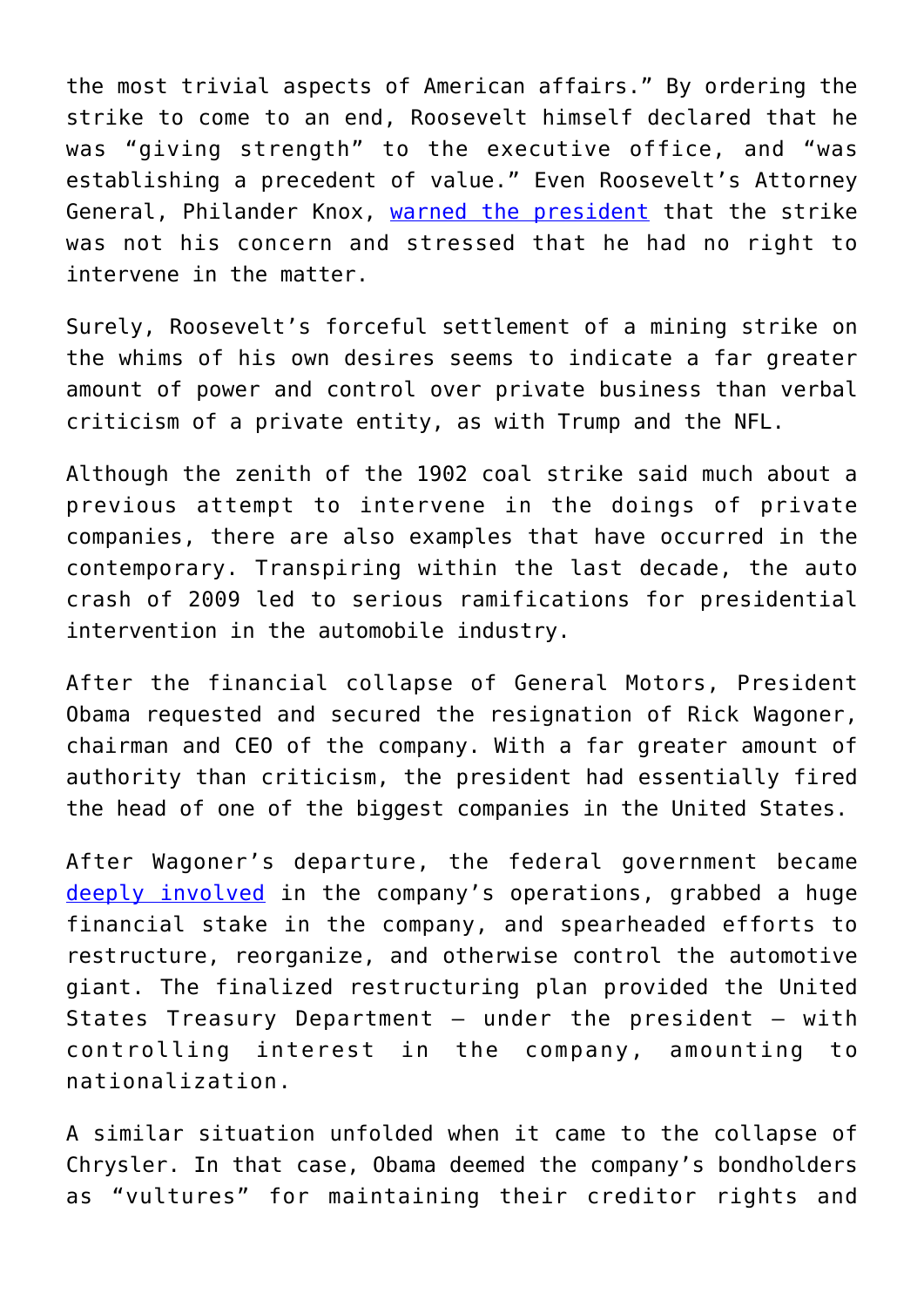refusing to comply with a deal that would be friendly to the government's lowball offer.

The effective takeover of General Motors and deal with Chrysler bondholders made huge waves when it came to the expansion of presidential power over the private sector. Throwing existing U.S. securities law by the wayside, the agreements established public-private partnerships that allowed the federal government a great deal of planning authority over a huge segment of industry.

All of this, ironically, occurred after the president had declared categorically that the United States government "has no interest in running GM." According to [one columnist,](https://mises.org/library/obama-government-motors-lets-rollhttps:/mises.org/library/obama-government-motors-lets-roll) the incident "sets a precedent for unlimited government trampling over the private sector."

These examples are hardly exceptions to the general rule. In recent decades, presidents have been more than willing to criticize the acts or decisions of private companies. President Jimmy Carter continually [slammed](https://mises.org/library/rethinking-carter) the oil companies for the fuel shortages of the 1970s. In his own tenure, President Richard Nixon routinely chastised American news organizations for their depictions of his administration, and even [approved](https://www.theatlantic.com/politics/archive/2014/08/nixons-revenge-his-media-strategy-triumphs-40-years-after-resignation/375274/) illegal wiretaps against reporters he distrusted. Early in his presidency, President Obama [fiercely](https://www.cbsnews.com/news/obama-slams-bp-transocean-halliburton-over-gulf-oil-spill/) [scorned](https://www.cbsnews.com/news/obama-slams-bp-transocean-halliburton-over-gulf-oil-spill/) British Petroleum over its response to an oil spill on the Gulf Coast, levying his biggest criticisms against the company's top executives.

Clearly, meddling with private organizations is not a constitutional role, and under the original intent, the president doesn't possess any constitutional authority to do so (at least no more than any American citizen). However, meddling in the affairs of private companies is hardly unprecedented.

However unjust the president's actions with the NFL seem, they